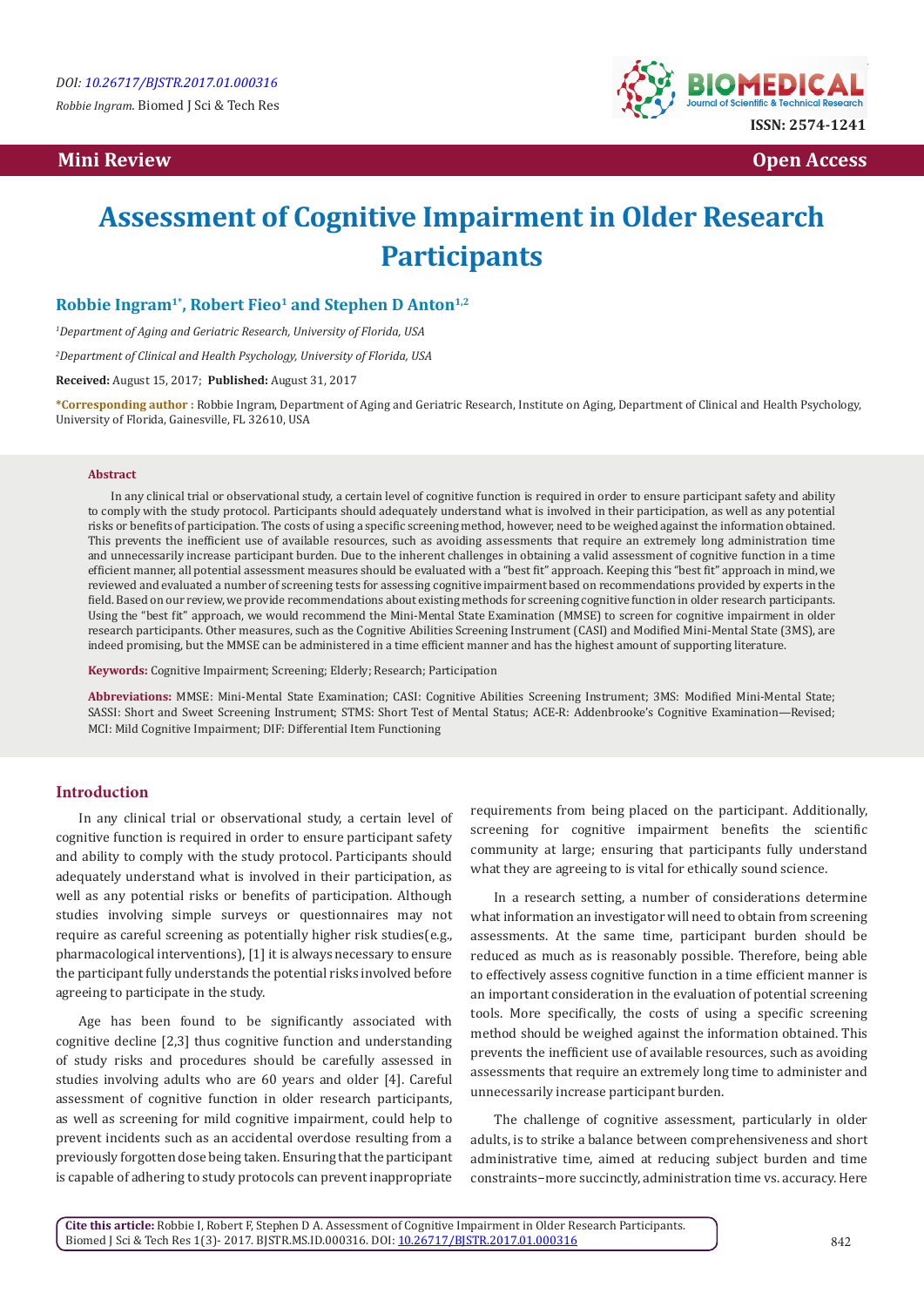we attempt to outline the most valid but brief instruments that can be used to ensure the safety of older research participants through appropriate cognitive screening. Due to the inherent challenges in obtaining a valid assessment of cognitive function in a time efficient manner, all potential assessment measures should be evaluated with a "best fit" approach. Keeping this "best fit" approach in mind, we reviewed and evaluated screening tests for assessing cognitive impairment proposed in "A Review of Screening Tests for Cognitive Impairment" [5]. Based on evaluation of empirical findings, we provide recommendations about existing methods for screening cognitive function in older research participants.

The review by Cullen et al. [5] evaluated screening tests for their overall effectiveness in three areas: brief assessments in a physician's office, large-scale screening in the community, and guiding differential diagnoses with more specific needs. With respect to screening for cognitive function in older research participants, evaluations for brief assessments in a physician's office and large scale screening in the community share relevant features and similar requirements, including the need to minimize time involved yet obtain accurate (valid) and consistent (reliable) results. Thus, we selected those screening tools that were reviewed favorably in these two categories, and discuss their potential for being used to evaluate cognitive function in older research participants. Specifically, we review the Modified Mini-Mental State (3MS), Mini-Mental State Examination (MMSE), Cognitive Abilities Screening Instrument (CASI), Short Test of Mental Status (STMS), Short and Sweet Screening Instrument (SASSI), and Addenbrooke's Cognitive Examination-Revised (ACE-R). These screening tools showed the most promise in a recent review with respect to brief assessments in physician's offices and screening for clinical trials, including studies conducted in the community [5].

The 3MS, a modified version of the MMSE, has an administration time of about 10-15 minutes [5] and covers the six key cognitive domains of verbal fluency, reasoning/judgment, expressive language, visual construction, immediate and delayed free verbal recall, and cued verbal recall. This makes the 3MS and the CASI the most comprehensive (i.e., covering 6 cognitive domains). The 3MS is modified for increased specificity, as it has a score range of 1-100 as opposed to the MMSE's 30-point range. While among the most complete in terms of its scope, the 3MS was reported to exhibit wide variation in scores without an accompanying clinical change [5,6].

 For example, test-retest (one-month period) differed by as much as 20 points [6]. The observed confidence interval was -16 to 16, which suggests the possibility of wide variability in scores among individuals with no expected change in cognitive status. Another study corroborated these findings, stating that, "…testretest correlations and evidence from regression analyses showed that considerable variability existed among the participants" [7]. The 3MS is attractive in its coverage of the six key domains of cognitive function, [5] but the variance in score merits further study before it can be widely recommended for use in a research setting. Despite these concerns related to score variance, the rate of false negatives for cognitive impairment was found to be quite low (1.4%; CSHA) [8].

 Another possible tool to screen for cognitive impairment in older research participants is the MMSE. The MMSE is primarily a written examination, which is scored on a scale of 1-30. With an administration time of 8-13 minutes and coverage of four of the six cognitive domains assessed by the 3MS, [5] the MMSE has an administration time and level of specificity that lies near the middle of the potential screening tools discussed in this paper. Due to its long history as a cognitive screener (introduced in 1975), the MMSE is perhaps the best studied in terms of reliability and validity. For example, a 2008 study evaluated the validity of the MMSE, administered by trained general practitioners, in a public health setting [9]. The study team referred patients who were determined to be cognitively impaired to Alzheimer's Evaluation Units for diagnosis. With a calculated inter-rater agreement of 0.86 between the MMSE scores of the general practitioner and that of the Alzheimer's Evaluation Units, the MMSE as utilized by the general practitioners was determined to be sufficiently accurate to detect patients with cognitive impairment as determined by the Alzheimer's Evaluation Units. This is especially relevant, as the documented implementation of the MMSE by non-specialized personnel provides actual evidence to evaluate its potential usefulness with respect to screening for cognitive impairment in older research participants.

The MMSE has also been found to be a useful tool for investigating mild cognitive impairment (MCI). For example, MMSE scores falling between 23 and 26 (the range thought to represent MCI) indicated MCI in terms of the prediction of future dementia as well as more detailed definitions/methods (Mayo Clinic-defined amnestic, nonamnestic, multiple, and revised MCI) [10]. There are, however, some common critiques of the MMSE. First, the test has been shown to exhibit floor and ceiling effects in some populations (poorly and highly educated), [11] due to its narrow score range of 30 points [12]. The MMSE has also been copyrighted since 2001, which makes it more expensive to implement than some other screening methods.

The CASI is the only other screening test, in addition to the 3MS, that assessed all six cognitive areas discussed; however, it also has the longest administration time of approximately 15-20 minutes [5]. The CASI was listed as a possible compromise between tools with broader coverage and tools used more as a brief assessment, [5] which may be related to its larger score range of 0-100. In its original publication, the CASI was cited as having considerable cross-cultural applicability, which may appeal to investigators who anticipate a more culturally diverse study population and wish to minimize potential biases [13]. Also discussed in the Cullen et al. review, [5] however, was an example of low specificity in some random samples [14]. While there is currently not a significant amount of literature devoted solely to its evaluation relative to the other screening tools discussed, [5,13-16] those investigators anticipating the need for cross-cultural applicability may wish to consider utilizing the CASI. It is worth noting that the CASI incorporates elements of the MMSE and the 3MS, thus the convergent validity between these measures can be quite high. For example, Graves et al. [17] reported a correlation coefficient of .92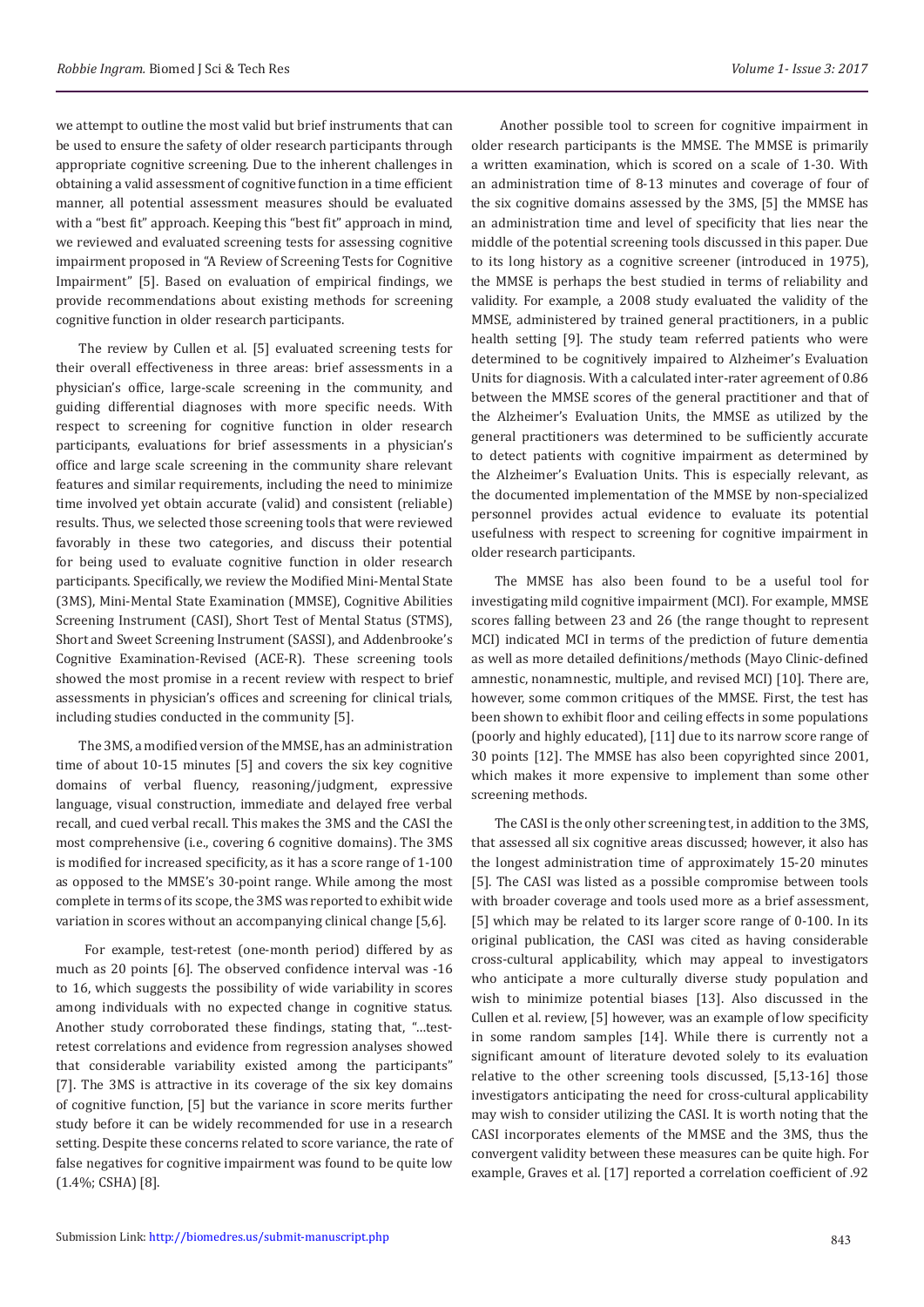between the CASI and MMSE in a sample of 57 probable Alzheimer's disease cases.

The STMS has the smallest time requirement (approximately 5 minutes) of the screening tools evaluated here [5]. Decreasing the time required to screen for cognitive function can serve to lessen the length of the overall study visit. Unfortunately, there is limited supporting literature available on the STMS [18-20]. Looked for correlations with standardized psychometric testing, and the 2003 study done by Tang-Wai et al. [20] compared the STMS with the MMSE in the detection of mild cognitive impairment. Despite the STMS being developed to outperform the MMSE, Tang-Wai et al. [20] reported only modest evidence of increased sensitivity. The STMS also only covers four of the cognitive domains evaluated (reasoning/judgment, visual construction, and immediate and delayed free verbal recall). Any advantage over the STMS is likely to be observed in the verbal recall domain, which has been described as more complex and nuanced than those found in the MMSE Mansbach et al. [21]. As such, the STMS should only appeal to investigators conducting studies for which time is the primary concern.

The SASSI, with an average administration time of about 10-15 minutes, has a similar time requirement to that of the previously discussed 3MS. In the Cullen et al. [5] review, the SASSI was evaluated as a potential tool for screening cognitive function in the community. It covered all of the key cognitive domains aside from reasoning/judgment and cued verbal recall, and was listed as one of the most promising candidates for brief assessments of cognitive function. However, there is a dearth of literature on the SASSI [22]. While preliminary evaluations do indicate that the SASSI shows promise [22] (compared to a full cognitive battery that took over 30 minutes to administer, it was 4% more sensitive and only 1% less specific), the lack of additional supporting literature makes it difficult to recommend it for use in any given study over another potential screening tool that has far more supporting literature.

The last potential method for screening cognitive function in older research participants reviewed is the ACE-R [5]. With an administration time of about 16 minutes, the ACE-R was listed as covering the cognitive domains of verbal fluency, expressive language, visual construction, and immediate and delayed free verbal recall. Although the ACE-R was listed as a promising test [23-25] Larner & Mitchell reported a sensitivity of 95.7% and a specificity of 87.5%), [24] it has not yet been validated in community samples. It was described by Cullen et al. [5] as a tool more orientated towards differential diagnoses for clinicians in secondary and tertiary practice settings. While screening for cognitive function in a research setting does share requirements with brief assessments in physicians' offices or large scale community evaluations (minimizing time requirements, the need for accurate and generalizable results, etc.), it is difficult to recommend a specialized tool such as the ACE-R for a broad assessment of cognitive function. Similar to the previous discussion of the SASSI, the ACE-R may be an effective tool to screen for cognitive function on a smaller scale, but it would not be recommended over other possible screening methods that have a much larger body of supporting literature.

Given the currently available measures to screen cognitive function in older research participants, and based on the available evidence, we believe the MMSE is a useful, efficient, and balanced screening measure of cognitive function for most studies. It is important to note that other tools such as the 3MS and CASI also show promise, but the MMSE currently provides the investigator with the largest body of supporting literature. Further confidence for the selection of these three screeners, in contrast to the other measures reviewed, comes from exposure to additional psychometric scrutiny relating to item bias. The CASI, 3MS, and the MMSE have been previously examined with item response theory methodology, with the aim of improving validity. Bias is a serious problem in psychometric tests. Item bias or differential item functioning (DIF) is said to be present when examinees from different groups have differing probabilities of success on an item, after controlling for overall ability, or total score [26]. That is, group membership may influence the use of, and familiarity with, certain phrases, thus affecting the interpretation of and response to items, and ultimately, test scores. Common areas investigated for item bias or DIF include education, age, race, etc. If an item is free of bias, responses to that item will be related only to the level of the underlying trait (e.g., cognitive ability) that the item is trying to measure. The presence of large numbers of items with DIF is a severe threat to the construct validity of tests and the conclusions based on test scores derived from such items [27].

Ramirez et al. [28] reported that most MMSE items have been found to perform differently for individuals of different educational levels and/or for members of different racial/ethnic groups. However, the authors acknowledge that an examination of the magnitude of item bias has rarely been considered. This point should not be understated, as the impact of individual item bias on the scale's total score may be trivial often, some items favor one group while others favor the other, and the effect on the total score is canceled out. Jones & Gallo [29] also found evidence of item bias by education on the MMSE: Significant sex and education group DIF was detected. Those with low education were more likely to err on the first serial subtraction, spell world backwards, and repeat phrase, write, name season, and copy design tasks. However, Jones and Gallo also reported magnitude, and found that it was small and not a threat to the validity of total scores. More generally, Crane et al. [30] reported that the MMSE, as well as the 3MS and CASI, did present with poor precision for high scores, which is more relevant for change score assessment and not as a screener of cognitive impairment. However, relatively low score on the MMSE (i.e., <15) will indicate that some impairment is most likely present [31].

An examination of item bias in the CASI revealed that gender and race had little impact on CASI scores, but that items were biased to some degree by age, and more so by education level [27]. In a separate investigation into the CASI and DIF, it was also demonstrated that the CASI was not biased by gender, and just a few items related age. As with Krane et al. [32] DIF related to education was the most problematic. However, further analysis into the impact of education-related DIF was minimal; only 1.5% of subjects (sample 1) and .2% subjects in sample 2 presented with salient DIF related to education.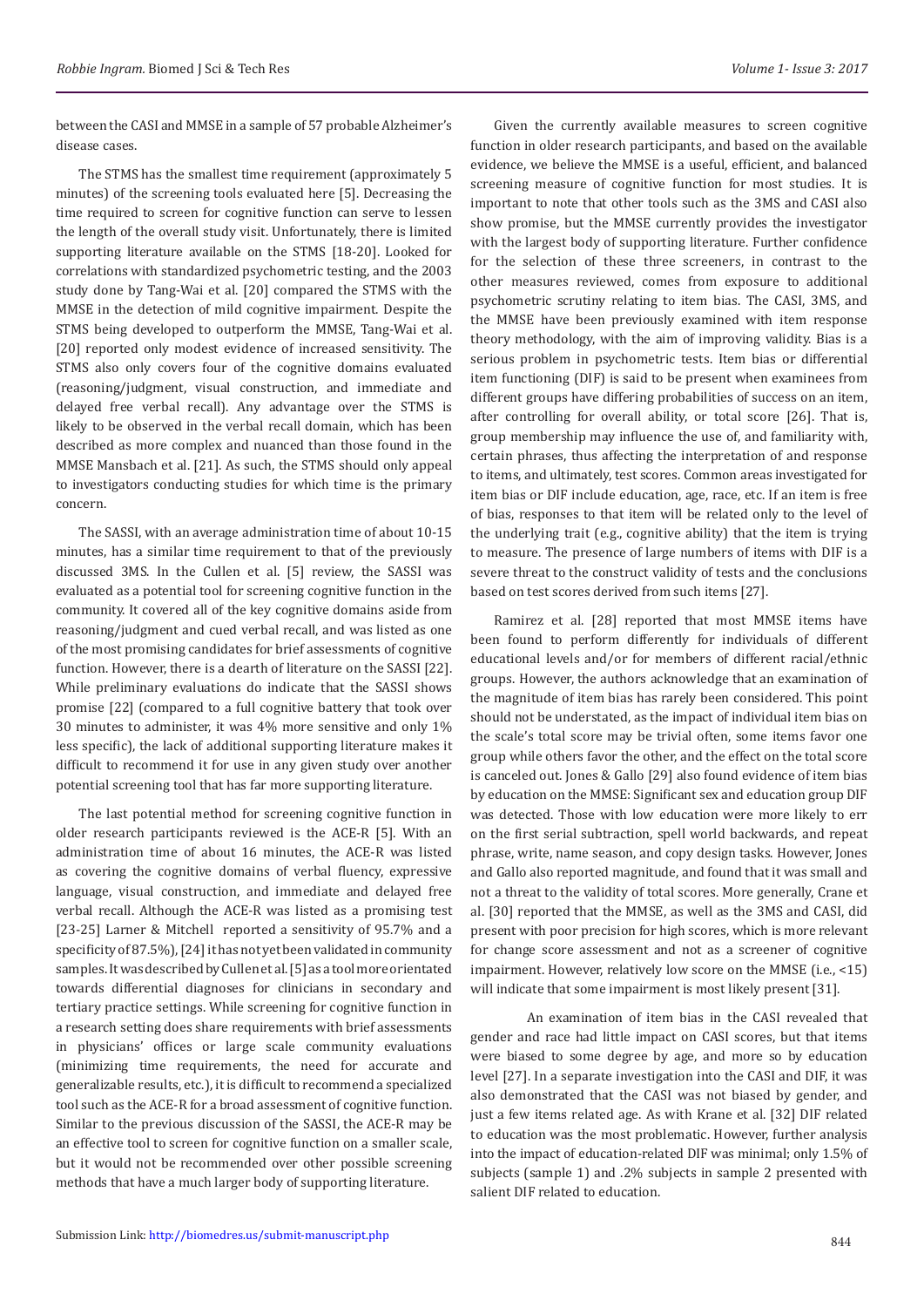The 3MS has also been shown to present with DIF due to education. Mukherjee et al. [33] examined DIF in the 3MS and reported that some of the differences in total scores across education groups were due to DIF. However, rates of cognitive decline were negligible when accounting for or ignoring DIF in education. Similarly, Wiest et al. [34] reported that 40 of the 46 3MS items had education DIF. Despite the widespread presence of DIF in this study, the authors did not examine the magnitude of such DIF, i.e., the impact of item level bias on the 3MS total score.

### **Conclusion**

While no screening method is without its limitations, the considerable amount of empirical support for the MMSE allows the investigator to be aware of potential drawbacks pertaining to their particular study and account for them in the appropriate manner. As noted above, the MMSE can be administered in 8-13 minutes and covers four of the six key cognitive domains identified (expressive language, visual construction, immediate free verbal recall, and delayed free verbal recall). Overall, the MMSE has a substantial body of supporting literature, and a relatively minor weakness, which suggests it would be an appropriate choice for most studies.

Investigators, however, should always remain cognizant of newly presented findings, and adjust their screening methods accordingly. For example, item bias in the MMSE seems most pronounced when examining education status. More specifically, persons with low education can potentially be incorrectly identified as at risk for dementia [35]. Potential solutions for obtaining more accurate MMSE assessment in participants with low education include the use of different cut-scores, adjusting scores for education, or the use of different domains of cognition within the MMSE. We recommend the latter, that is, for subjects who present with low education (at or below the standard total score cut-point), that physicians should further examine the memory sub domain of the MMSE [36] The memory domain of the MMSE has been shown to less biased by education, in contrast to total score [35].

Based on our review of several screening methods, we would recommend the MMSE to screen for cognitive impairment in older research participants. Other measures, such as the CASI and 3MS, are indeed promising, but the MMSE can be administered in a time efficient manner and has the highest amount of supporting literature. The extensive study and intimate knowledge of the MMSE's shortcomings allow the investigator to understand where potential issues may arise and account for them accordingly. We believe that the MMSE provides the "best fit" approach to screening for cognitive impairment in older research participants in a time efficient manner, and that a large body of literature allows investigators to benefit from the assessment's strengths and understand its potential weaknesses.

#### **References**

- 1. [Simpson C \(2010\) Decision-making capacity and informed consent to](https://www.ncbi.nlm.nih.gov/pubmed/21035032)  [participate in research by cognitively impaired individuals. Appl Nurs](https://www.ncbi.nlm.nih.gov/pubmed/21035032)  [Res 23\(4\): 221-226.](https://www.ncbi.nlm.nih.gov/pubmed/21035032)
- 2. [Rashedi V, Rezaei M, Gharib M \(2014\) Prevalence of cognitive impairment](https://www.ncbi.nlm.nih.gov/pmc/articles/PMC4202605/)  [in community-dwelling older adults. Basic Clin Neurosci 5\(1\): 28-30.](https://www.ncbi.nlm.nih.gov/pmc/articles/PMC4202605/)
- 3. [Salthouse TA \(2009\) When does age-related cognitive decline begin?](https://www.ncbi.nlm.nih.gov/pubmed/19231028) [Neurobiol Aging 30\(4\): 507-514.](https://www.ncbi.nlm.nih.gov/pubmed/19231028)
- 4. Locke DE, Ivnik RJ, Cha RH, [David S Knopman](https://www.ncbi.nlm.nih.gov/pubmed/?term=Knopman%20DS%5BAuthor%5D&cauthor=true&cauthor_uid=18608678), [Eric G Tangalos, et al.](https://www.ncbi.nlm.nih.gov/pubmed/?term=Tangalos%20EG%5BAuthor%5D&cauthor=true&cauthor_uid=18608678) [\(2009\) Age, family history, and memory and future risk for cognitive](https://www.ncbi.nlm.nih.gov/pubmed/?term=Tangalos%20EG%5BAuthor%5D&cauthor=true&cauthor_uid=18608678) [impairment. J Clin Exp Neuropsychol 31\(1\): 111-116.](https://www.ncbi.nlm.nih.gov/pubmed/?term=Tangalos%20EG%5BAuthor%5D&cauthor=true&cauthor_uid=18608678)
- 5. [Cullen B, O'Neill B, Evans JJ, Coen RF, Lawlor BA \(2007\) A review of](https://www.ncbi.nlm.nih.gov/pubmed/17178826) [screening tests for cognitive impairment. J Neurol Neurosurg Psychiatry](https://www.ncbi.nlm.nih.gov/pubmed/17178826) [78\(8\): 790-799.](https://www.ncbi.nlm.nih.gov/pubmed/17178826)
- 6. [Correa JA, Perrault A, Wolfson C \(2001\) Reliable individual change scores](https://www.ncbi.nlm.nih.gov/pubmed/11892977) [on the 3MS in older persons with dementia: results from the Canadian](https://www.ncbi.nlm.nih.gov/pubmed/11892977) [Study of Health and Aging. Int Psychogeriatr 13\(1\): 71-78.](https://www.ncbi.nlm.nih.gov/pubmed/11892977)
- 7. [Tombaugh TN \(2005\) Test-retest reliable coefficients and 5-year change](https://www.ncbi.nlm.nih.gov/pubmed/15896562) [scores for the MMSE and 3MS. Arch Clin Neuropsychol 20\(4\): 485-503.](https://www.ncbi.nlm.nih.gov/pubmed/15896562)
- 8. [Canadian study of health and aging: study methods and prevalence of](https://www.ncbi.nlm.nih.gov/pmc/articles/PMC1486712/) [dementia \(1994\) CMAJ 150\(6\): 899-913.](https://www.ncbi.nlm.nih.gov/pmc/articles/PMC1486712/)
- 9. [Pezzotti P, Scalmana S, Mastromattei A, Di LD \(2008\) The accuracy of the](https://www.ncbi.nlm.nih.gov/pubmed/18477390) [MMSE in detecting cognitive impairment when administered by general](https://www.ncbi.nlm.nih.gov/pubmed/18477390) [practitioners: a prospective observational study. BMC Fam Pract 9: 29.](https://www.ncbi.nlm.nih.gov/pubmed/18477390)
- 10. [Stephan BC, Savva GM, Brayne C, Bond J, McKeith IG, et al. \(2010\)](http://www.ajgponline.org/article/S1064-7481(12)60145-6/abstract) [Optimizing mild cognitive impairment for discriminating dementia risk](http://www.ajgponline.org/article/S1064-7481(12)60145-6/abstract) [in the general older population. Am J Geriatr Psychiatry 18\(8\): 662-673.](http://www.ajgponline.org/article/S1064-7481(12)60145-6/abstract)
- 11. [Franco-Marina F, Garcia-Gonzalez JJ, Wagner-Echeagaray Fetal \(2010\)](https://www.ncbi.nlm.nih.gov/pubmed/19735592) [The Mini-mental State Examination revisited: ceiling and floor effects](https://www.ncbi.nlm.nih.gov/pubmed/19735592) [after score adjustment for educational level in an aging Mexican](https://www.ncbi.nlm.nih.gov/pubmed/19735592) [population. Int Psychogeriatr 22\(1\): 72-81.](https://www.ncbi.nlm.nih.gov/pubmed/19735592)
- 12. [Nieuwenhuis-Mark RE \(2010\) The death knoll for the MMSE: has it](https://www.ncbi.nlm.nih.gov/pubmed/20231732) [outlived its purpose? J Geriatr Psychiatry Neurol 23\(3\): 151-157.](https://www.ncbi.nlm.nih.gov/pubmed/20231732)
- 13. Teng EL, Hasegawa K, Homma A, [Imai Y,](https://www.ncbi.nlm.nih.gov/pubmed/?term=Imai%20Y%5BAuthor%5D&cauthor=true&cauthor_uid=8054493) Larson E, [et al. \(1994\) The](https://www.ncbi.nlm.nih.gov/pubmed/?term=Larson%20E%5BAuthor%5D&cauthor=true&cauthor_uid=8054493) [Cognitive Abilities Screening Instrument \(CASI\): a practical test for](https://www.ncbi.nlm.nih.gov/pubmed/?term=Larson%20E%5BAuthor%5D&cauthor=true&cauthor_uid=8054493) [cross-cultural epidemiological studies of dementia. Int Psychogeriatr](https://www.ncbi.nlm.nih.gov/pubmed/?term=Larson%20E%5BAuthor%5D&cauthor=true&cauthor_uid=8054493) [6\(1\): 45-58.](https://www.ncbi.nlm.nih.gov/pubmed/?term=Larson%20E%5BAuthor%5D&cauthor=true&cauthor_uid=8054493)
- 14. [Fujii D, Hishinuma E, Masaki K, Petrovich H, Ross GW, et al. \(2003\)](https://www.ncbi.nlm.nih.gov/pubmed/12837676) [Dementia screening: can a second administration reduce the number of](https://www.ncbi.nlm.nih.gov/pubmed/12837676) [false positives? Am J Geriatr Psychiatry 11\(4\): 462-465.](https://www.ncbi.nlm.nih.gov/pubmed/12837676)
- 15. [Damasceno A, Delicio AM, Mazo DF, João FD, Zullo, Patricia Scherer, et](http://www.scielo.br/scielo.php?script=sci_arttext&pid=S0004-282X2005000300010) [al. \(2005\) Validation of the Brazilian version of mini-test CASI-S. Arq](http://www.scielo.br/scielo.php?script=sci_arttext&pid=S0004-282X2005000300010) [Neuropsiquiatr 63\(2\): 416-421](http://www.scielo.br/scielo.php?script=sci_arttext&pid=S0004-282X2005000300010).
- 16. [de Oliveira GM, Yokomizo JE, Vinholi e Silva Ldos, Saran LF, Bottino](https://www.ncbi.nlm.nih.gov/pubmed/25921381) [CM, et al. \(2016\) The applicability of the cognitive abilities screening](https://www.ncbi.nlm.nih.gov/pubmed/25921381) [instrument-short \(CASI-S\) in primary care in Brazil. Int Psychogeriatr](https://www.ncbi.nlm.nih.gov/pubmed/25921381) [28\(1\): 93-99.](https://www.ncbi.nlm.nih.gov/pubmed/25921381)
- 17. [Graves AB, Larson EB, White LR, Teng EL \(1993\) Screening for](http://www.neurobiologyofaging.org/article/0197-4580(92)90575-I/abstract) [dementia in the community in cross-national studies: Comparison](http://www.neurobiologyofaging.org/article/0197-4580(92)90575-I/abstract) [of the performance of a new instrument with the mini-mental state](http://www.neurobiologyofaging.org/article/0197-4580(92)90575-I/abstract) [examination. In: Corain B, Iqbal K NM, eds. Alzheimer's Disease:](http://www.neurobiologyofaging.org/article/0197-4580(92)90575-I/abstract) [Advances in Clinical and Basic Research, Wiley, Newyork, USA, 13\(1\):](http://www.neurobiologyofaging.org/article/0197-4580(92)90575-I/abstract) [113-119.](http://www.neurobiologyofaging.org/article/0197-4580(92)90575-I/abstract)
- 18. [Kokmen E, Naessens JM, Offord KP \(1987\) A short test of mental status:](https://www.ncbi.nlm.nih.gov/pubmed/3561043) [description and preliminary results. Mayo Clin Proc 62\(4\): 281-288.](https://www.ncbi.nlm.nih.gov/pubmed/3561043)
- 19. [Kokmen E, Smith GE, Petersen RC, Tangalos E, Ivnik RC \(1991\) The short](https://www.ncbi.nlm.nih.gov/pubmed/1859300) [test of mental status. Correlations with standardized psychometric](https://www.ncbi.nlm.nih.gov/pubmed/1859300) [testing. Arch Neurol 48\(7\): 725-728.](https://www.ncbi.nlm.nih.gov/pubmed/1859300)
- 20. Tang-Wai DF, Knopman DS, Geda YE, [Edland SD](https://www.ncbi.nlm.nih.gov/pubmed/?term=Edland%20SD%5BAuthor%5D&cauthor=true&cauthor_uid=14676056), [Smith GE et al. \(2003\)](https://www.ncbi.nlm.nih.gov/pubmed/?term=Smith%20GE%5BAuthor%5D&cauthor=true&cauthor_uid=14676056) [Comparison of the short test of mental status and the mini-mental state](https://www.ncbi.nlm.nih.gov/pubmed/?term=Smith%20GE%5BAuthor%5D&cauthor=true&cauthor_uid=14676056) [examination in mild cognitive impairment. Arch Neurol 60\(12\): 1777-](https://www.ncbi.nlm.nih.gov/pubmed/?term=Smith%20GE%5BAuthor%5D&cauthor=true&cauthor_uid=14676056) [1781.](https://www.ncbi.nlm.nih.gov/pubmed/?term=Smith%20GE%5BAuthor%5D&cauthor=true&cauthor_uid=14676056)
- 21. [Mansbach WE, MacDougall EE, Rosenzweig AS \(2012\) The Brief](https://www.ncbi.nlm.nih.gov/pubmed/22149477) [Cognitive Assessment Tool \(BCAT\): a new test emphasizing contextual](https://www.ncbi.nlm.nih.gov/pubmed/22149477) [memory, executive functions, attentional capacity, and the prediction](https://www.ncbi.nlm.nih.gov/pubmed/22149477) [of instrumental activities of daily living. J Clin Exp Neuropsychol 34\(2\):](https://www.ncbi.nlm.nih.gov/pubmed/22149477) [183-194.](https://www.ncbi.nlm.nih.gov/pubmed/22149477)